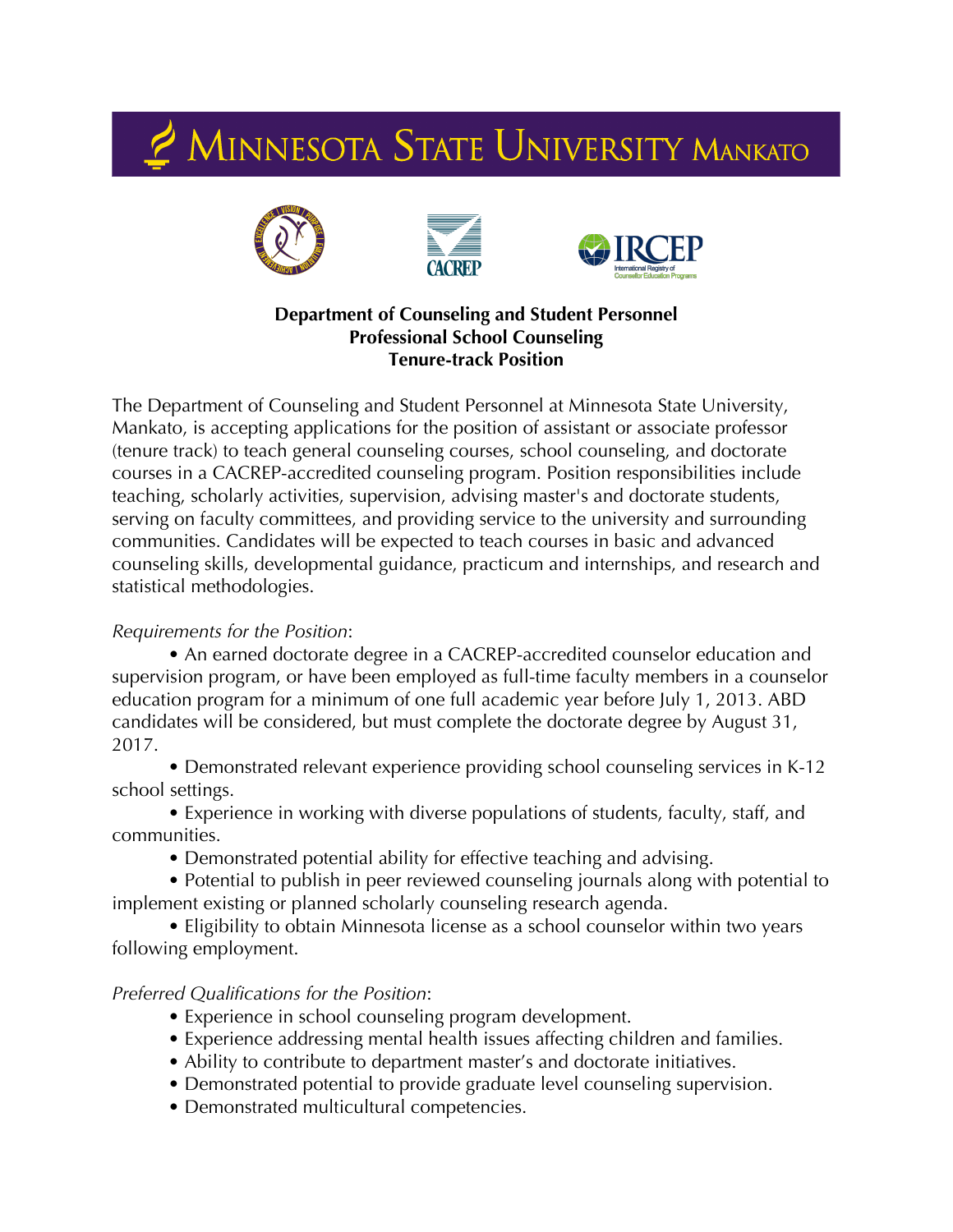• Demonstrated commitment to fostering a diverse working and learning environment.

- Demonstrated ability and experience to work in a collaborative setting.
- Ability to integrate technology into the counseling curriculum.

• Engagement in active advocacy and leadership on behalf of the profession with potential to advance professional counseling initiatives through relevant administrative and legislative channels.

*Salary*: Commensurate with qualifications and experience.\*

*Starting Date*: August 2017.

*Application Procedures*: Review of applications will begin October 2016 and continue until the position is filled. Applicants should continue the application process via this website or directly at http://agency.governmentjobs.com/mankato/default.cfm. Incomplete applications will not be reviewed by the committee. A complete online application will include the following attachments:

- Cover letter
- Resume/Curriculum vitae
- Contact information for three (3) references
- Unofficial transcript(s) of your highest degree

*Information About the Department*: The Department of Counseling and Student Personnel at Minnesota State University Mankato offers Master's of Science programs that prepare graduates for licensure and professional practice in professional school counseling, mental health counseling, and college student affairs. The department also offers a Doctorate of Education program in counselor education and supervision. The department was the first counseling program in the Upper Midwest to be fully accredited in 1986 by the Council for the Accreditation for Counseling and Related Educational Programs (CACREP). All programs are currently fully accredited by CACREP for its master's and doctorate degrees. Additional information on Minnesota State University Mankato and the CSP Department can be found at http://www.mnsu.edu/ and at http://ed.mnsu.edu/csp/.

*Contact Information*: Walter Roberts, Jr.

Professor of Counselor Education Search Committee Chair Department of Counseling & Student Personnel Armstrong Hall 107 Minnesota State University Mankato Mankato MN 56001 Phone 507-389-5659 TTY 800-627-3529 or 711 Fax 507-389-5074